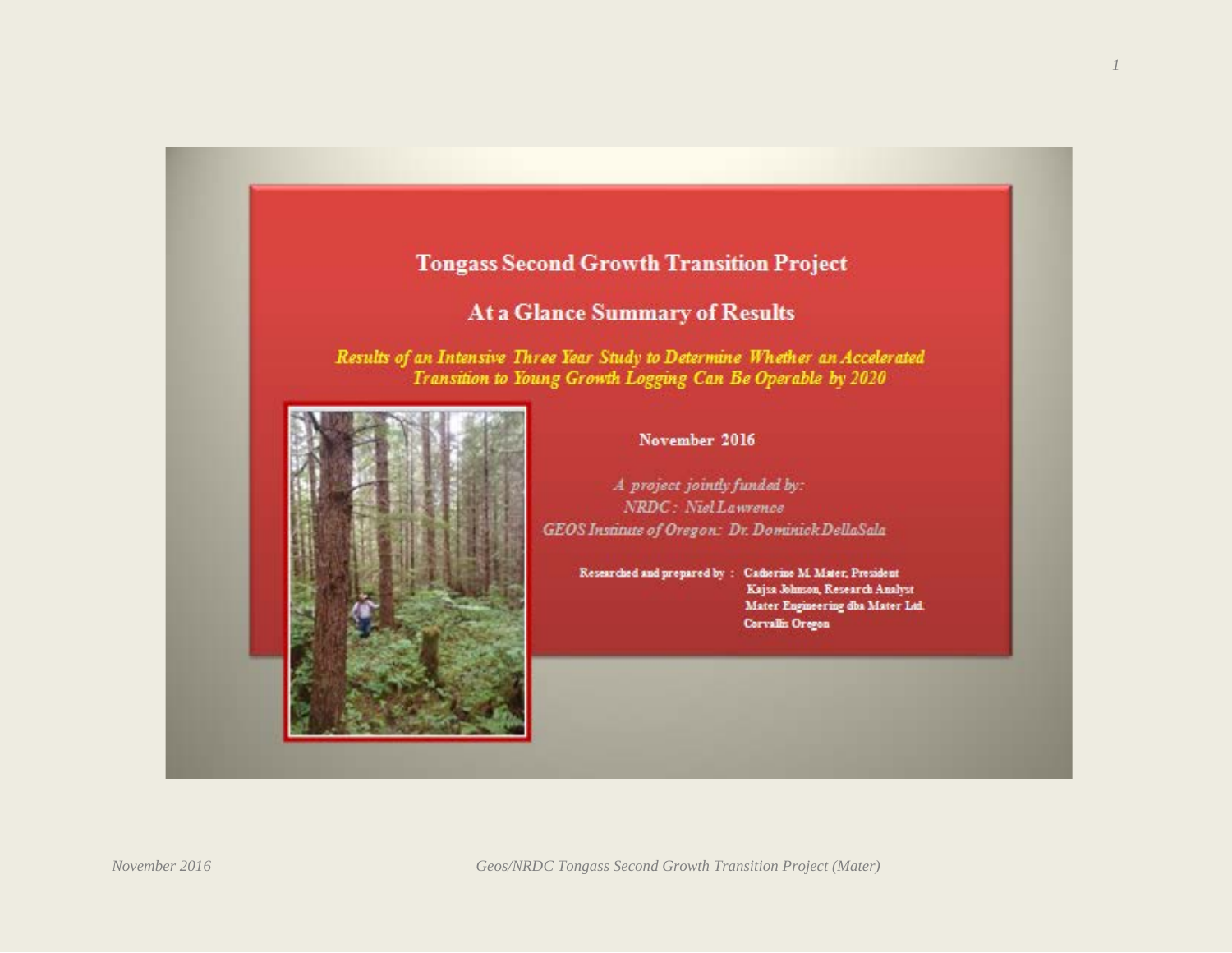

*2*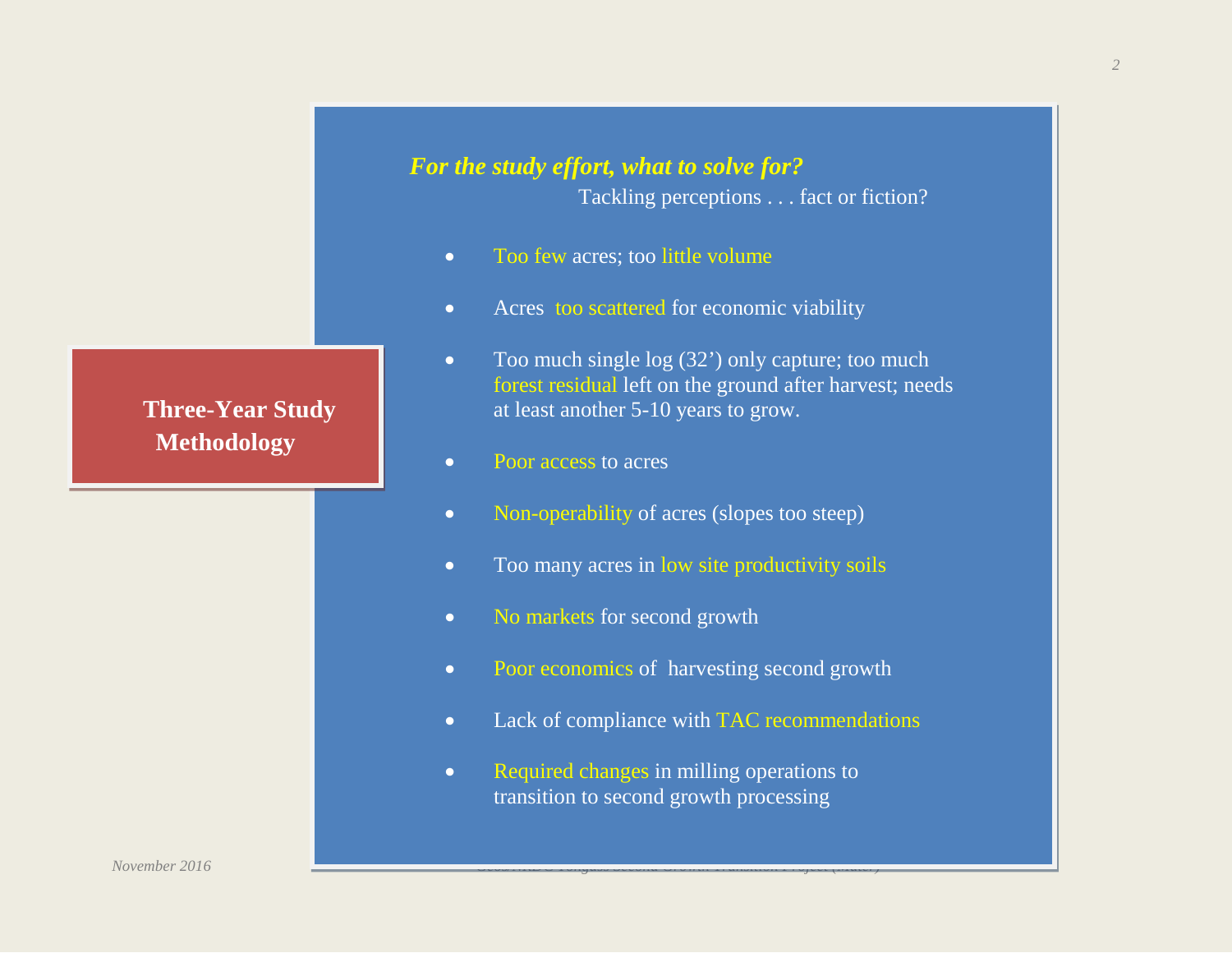Goal: Identify 'reduced risk' acres in POW region that may help to reduce the glide path to a second growth transition in SE Alaska.

#### "Reduced Risk" acres are:

- acres outside of litigious  $a)$ environmentally sensitive areas and
- b) acres that can be accessed by currently open FS roads resulting in significantly reduced logging costs.

Petersburg 8.1

Result: Move from all second growth acres to emphasis on "suitable" pre-commercially thinned (PCT) and non-PCT acres with access to currently open FS roads.

*3*

*November 2016 Geos/NRDC Tongass Second Growth Transition Project (Mater)*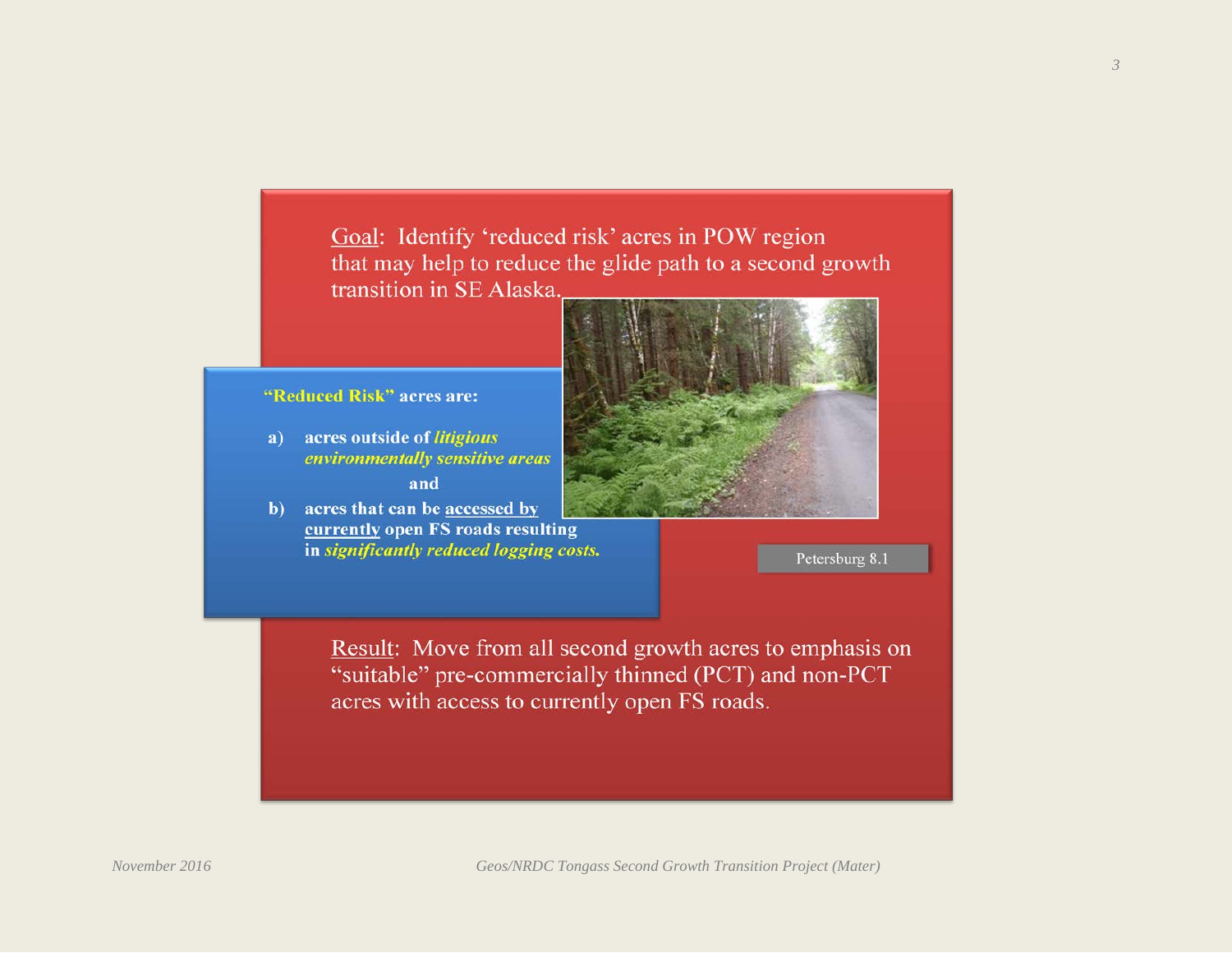- 2013-2014: Conducted comprehensive GIS analysis on 78,000 pre-commercially thinned (PCT) acres and 46,000 non-PCT acres servicing the Prince of Wales (POW) region. 43 analysis zones in five Ranger Districts were created for 3-year study. All acres have access to currently open FS roads.
- **2014:** Established free public portal access to all Forest Service (FS) GIS data analysis via DataBasin [\(www.DataB](http://www.data/)asin.org). 900 acres cruised in Thorne Bay and Petersburg Ranger Districts. Complete transparency on all work.
- 2015: Undertook the most intensive timber cruises ever conducted on the Tongass National Forest to date (one plot per acre cruise protocol). Shared all raw cruise data with the Tongass NF (at no cost to the agency).
- **2015-2016:** Analyzed all past FS stand exams conducted on the targeted PCT and non-PCT acres (over 3,500 plots analyzed in the POW region over the last 10 years). Compared findings to 2015 cruise results.
- **2016:** Used updated (2016) FPS modeling produced by the FS to estimate growth and yield from second growth acres cruised in 2015. Extrapolated to larger GIS-analyzed landscape.
- **2016:** Compared all results back to Tongass Advisory Committee recommendations.
- 2016: Established Good Faith Lumber Company pilot project for completion in 2017 to address specific lumber grade and volume recovery issues in second growth transition effort. Project will harvest 200,000 board feet of second growth timber from Dargon Point timber sale in Thorne Bay Ranger District; process logs through portable HewSaw scanning system and Good Faith mill, and flow product into market.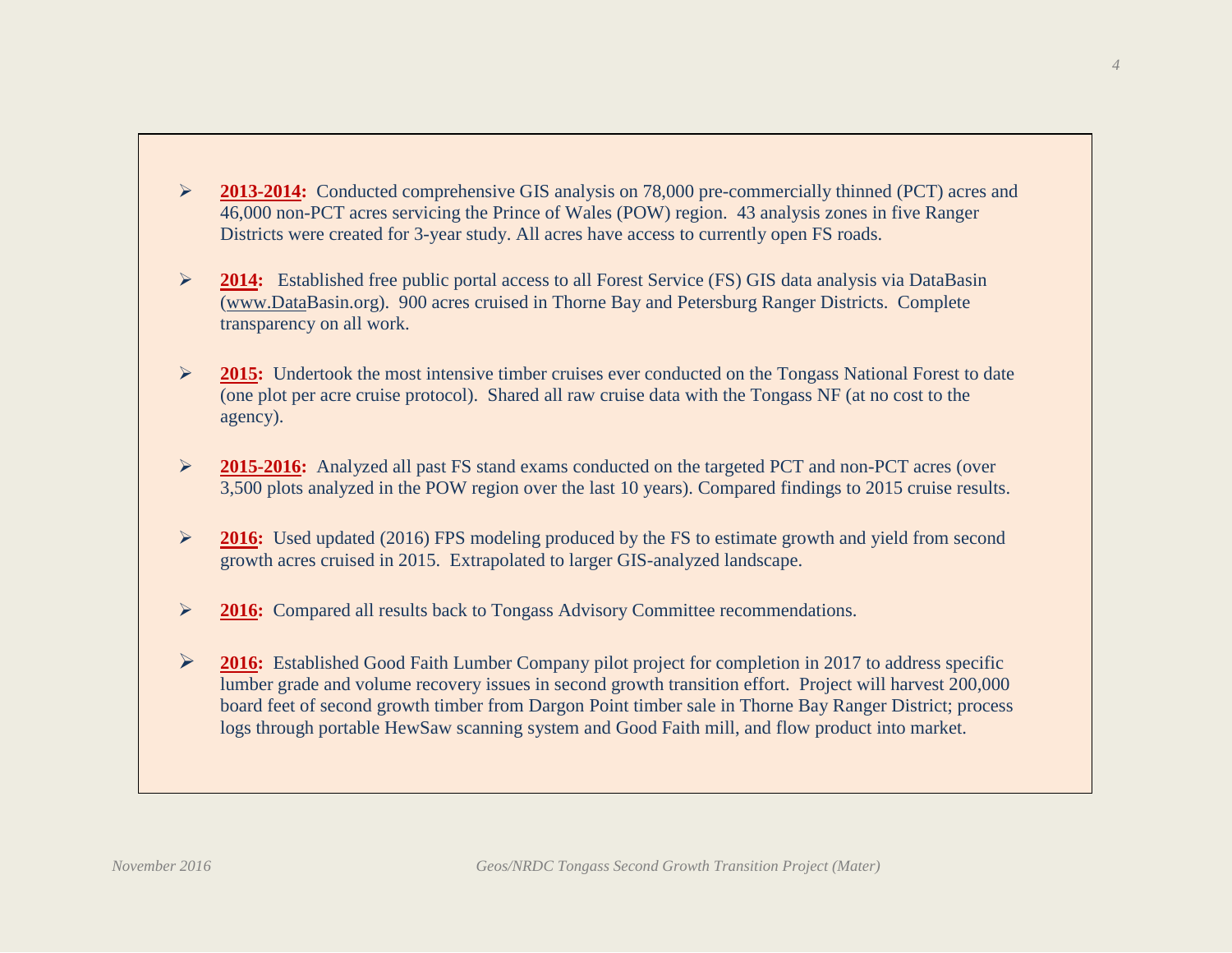

4 areas in Craig Ranger District (10,205 roaded PCT & Non-PCT ac.)



7 areas in Wrangell Ranger District (18,486 roaded PCT & Non-PCT ac.)



9 areas in Petersburg Ranger District (24,851 roaded PCT & Non-PCT ac)

43 Ranger District Analysis Zones

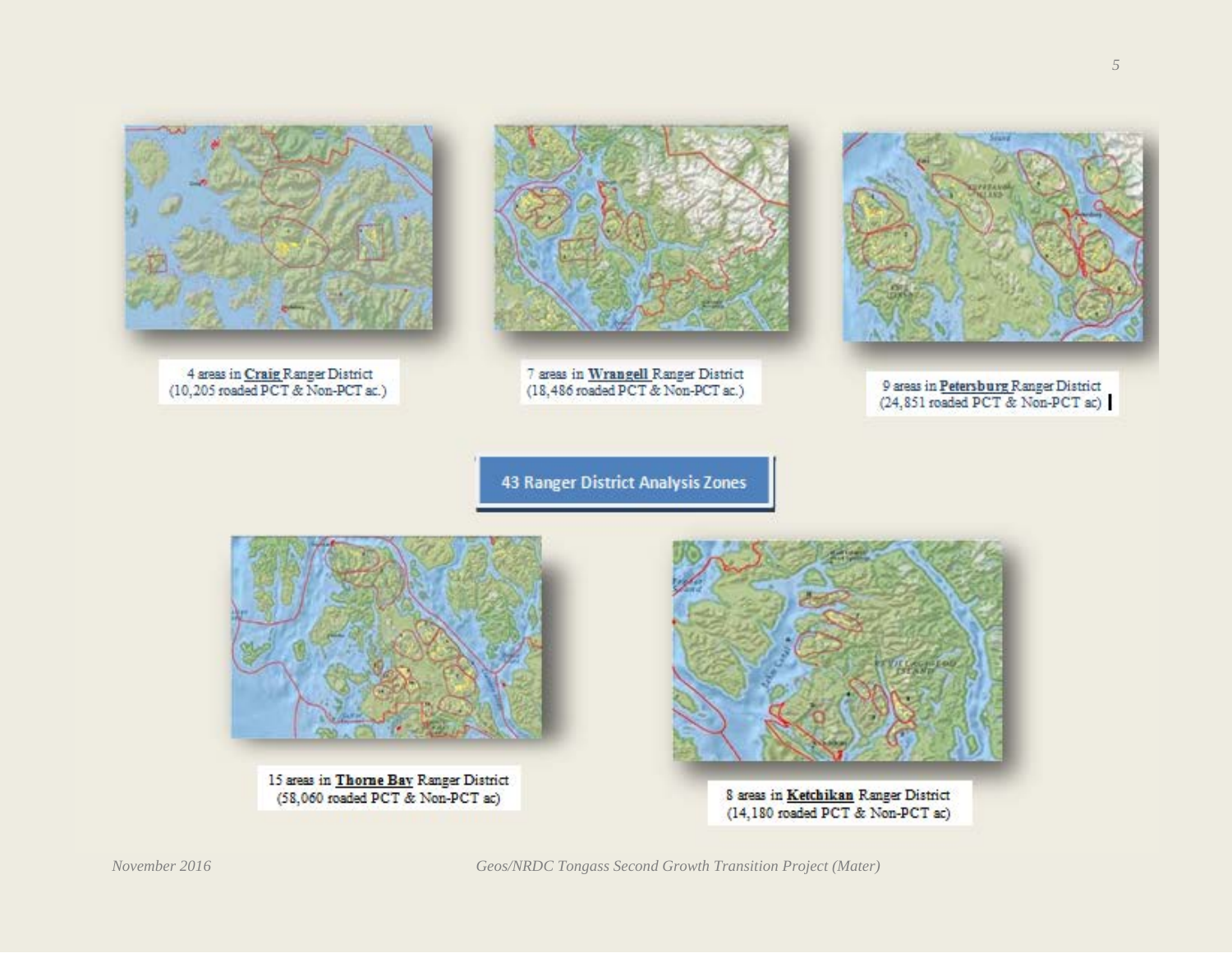# *Overall:*

- Approximately 78,000 acres of low-risk PCT stands exist just within 5 RDs that service the POW region and are located next to current open FS roads (low cost access). Another 13,000 acres of low-risk PCT acres exist within ranger districts adjacent to the POW service region.
- Approximately 46,000 acres of low-risk non-PCT stands exist within the same 5 RDs and are located next to current open FS road (low cost access).
- Acres by age class distribution within those PCT and non-PCT acres are significant and evenly-distributed allowing volume rollover for sustainable harvest from year to year beginning 2020. Harvest at 55 years.
- The Dargon Point sale highlights the need for changes in the Forest Service FPS model (estimating growth and yield), as projected second growth volumes were significantly under-estimated. This under-estimation was due to the difference between second growth and old growth tree characteristics (lower defect, less taper, etc.) not reflected in the FPS model. The Forest Service updated their FPS model in 2016 to more accurately reflect second growth conditions based on lessons learned at Dargon Point, but more updates are anticipated with the expected Forest Service release of Farr plot (young growth) data in 2017.
- Based on 2015 cruise data, 2016 FPS modeling, and prior FS stand exams going back ten years, beginning 2020, between 41 mmbf/yr to 55 mmbf/yr of second growth merchantable volume could be available for harvest at 55 years of age. This volume can be a sustained annual volume over time for the next 50+ years before re-harvest. Market demand @ 46 mmbf/yr was established by the Forest Service in 2016.
- 2020-2024 annual harvest is based on 12.2 mbf/ac. 2025 and beyond annual harvest is based on 14.6 mbf/ac for PCTstands and 15.4 mbf/ac for non-PCT stands, with harvest down to 4.5" tops. All mbf/ac volumes used in analysis are recognized as conservative.

*November 2016 Geos/NRDC Tongass Second Growth Transition Project (Mater)*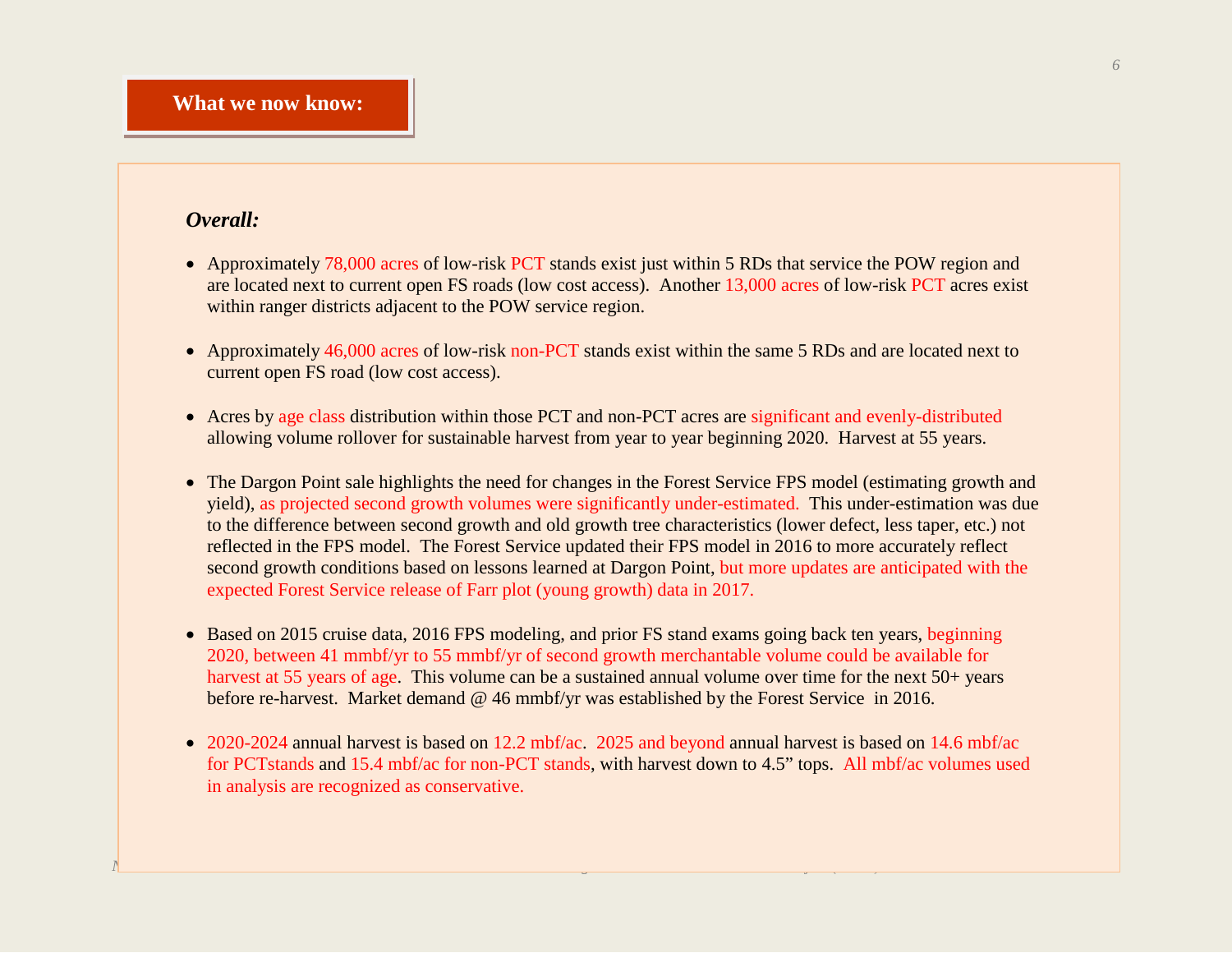# *Based on 2015 cruise results:*

- There is lower-cost logging operability on almost 90% of the targeted acres  $($   $\sim$  45% of acres are  $\langle 30\% \text{ slope}$ ; another 40% are between 30% and 50% slope).
- The PCT acres are comprised of highly productive soils; more than 60% of acres in all but the Wrangell RD have site index of > 90 (tree height in feet grown over a 50-year period). 40% of the non-PCT acres are in highly productive stands.
- Defect in both hemlock and spruce overall is both comparable and low (5% to 7%). (Old growth is typically 50% defect).
- Trees are notably larger (both in height and dbh) than expected, achieving desired log characteristics for small log processing technology currently being evaluated for SE Alaska. Approximate dbh for harvest at 55 years will be between 13" to 14"; approximate tree height will be 78'.
- Based on 2016 updated Forest Service FPS modeling and growing out for 10 years: mean dbh change over a decade will be  $+1.5$ "; mean tree height change will be  $+17$ ".
- Based on 2016 updated Forest Service FPS modeling and growing out for 10 years: stands aged 50-54 years (40-44 in 2015) will produce between 16-20 mbf/ac; stands aged 55-59 yrs (45-49 in 2015) will produce 18 mbf/ac; and stands aged 60-64 yr (50-54 in 2015) will produce 24 mbf/ac.
- Based on 2016 updated Forest Service FPS modeling and growing out for 10 years:, at least 55% of merchantable volume per stand will come from trees that produce at least 2 Grade A logs (32' log length) or one Grade A log and one Grade B log (26' - 31' log length) at harvest time at 55 years.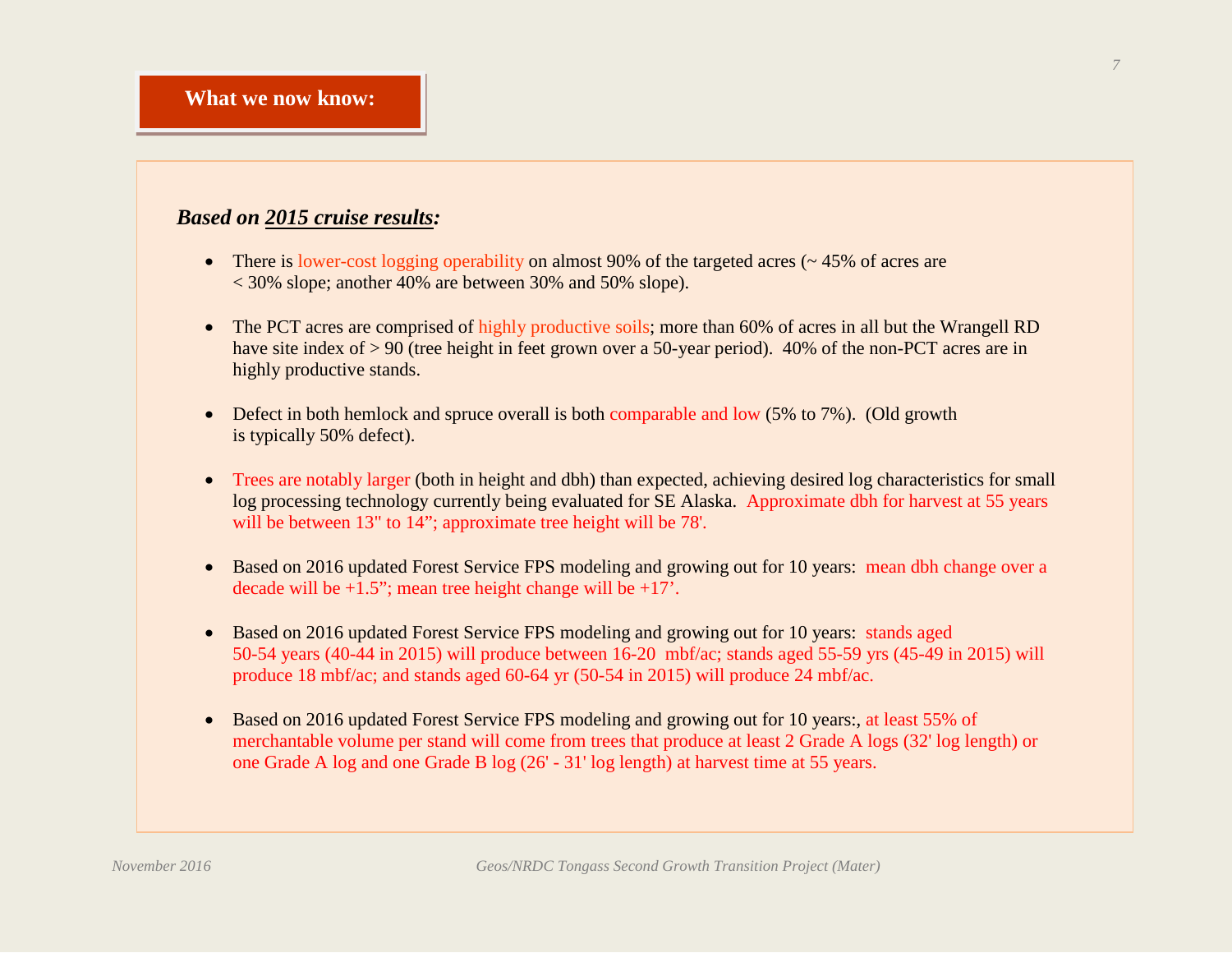### *Based on past Forest Service stand exams over the last decade:*

- Over 80% of all second growth trees cruised by the Forest Service over the last ten years in the targeted PCT and non-PCT stands were aged 39 yrs or younger. Only 4% of trees cruised were in stands aged 45 - 49 years; only 1% were in stands aged 50 years and older. The 2015 timber cruises conducted for this study supplied a significant portion of updated stand exam data for second growth stands older than 45 yrs.
- Based on updated FPS modeling not available to the public until mid 2016, past FS estimates on volume availability from second growth stands were under-estimated by the Forest Service (up to 10% underestimations for current volume conditions). Additional under-estimations are expected with the release of new Farr plot data showing existing Taylor growth and yield curves require adjustment upward for second growth accuracy.
- Over 60% of PCT acres and 40% of non-PCT acres are in highly productive sites (90+ site index).
- At survey time: For PCT sites with site index  $90+$  at age 45-49 years, dbh range was 13" to 16"; height range was 56' to 81'. For non-PCT sites with site index 90+ at age 45-49 years, mean dbh was 12"; mean height was 66'. For non-PCT sites with site index 90+ at age 50-54 years, mean dbh was 15"; mean tree height was 80'.
- For stands 49 years and younger: little variation in tree height between PCT and non-PCT stands in same age class, regardless of site indices. However, variations in tree height notable in stands aged 50 yrs and older based on site index (90+ stands produce taller trees). Similar results noted in dbh.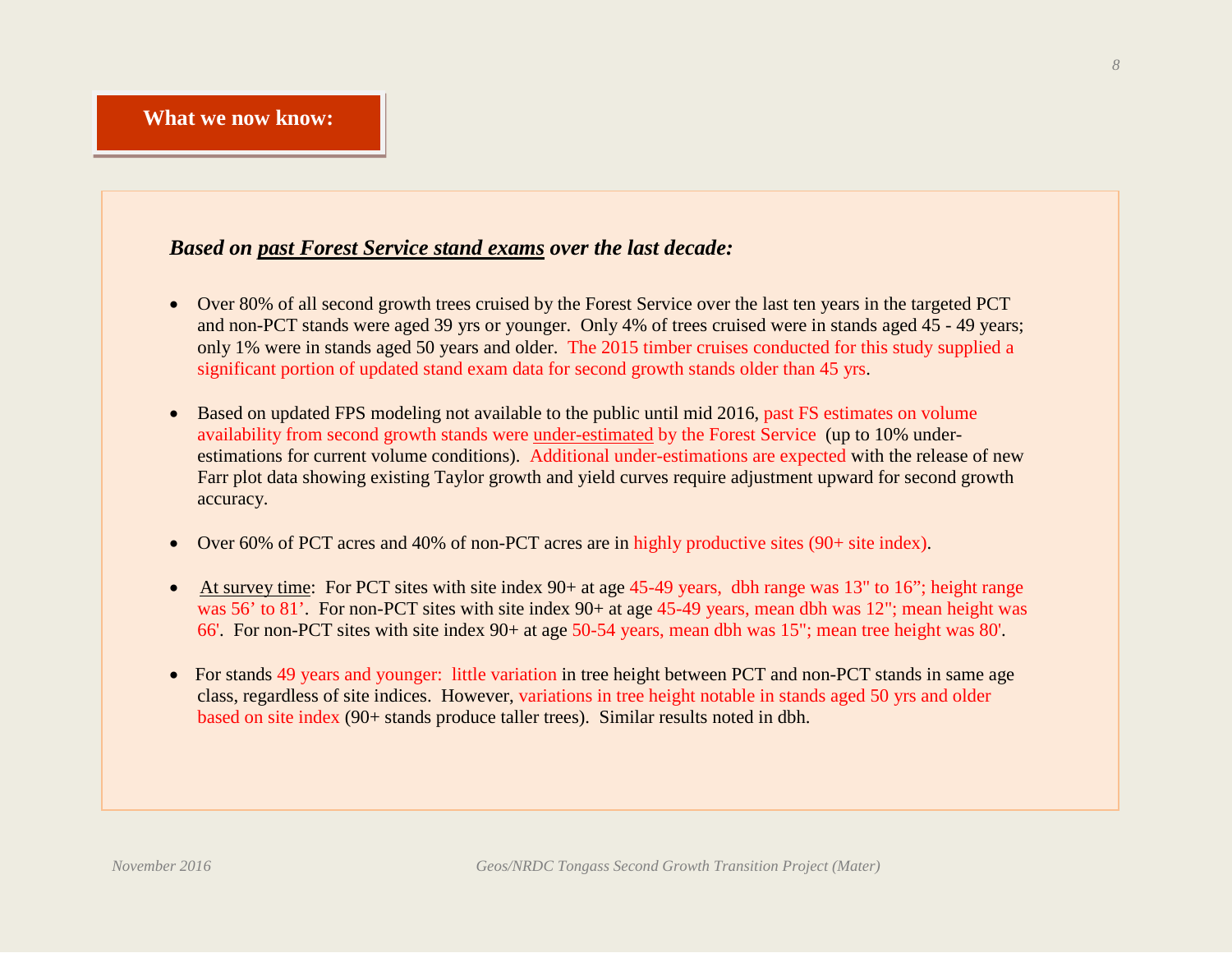#### *Based on SE Alaska Industry Preparedness to Transition to Second Growth Processing:*

- Current industry operates off of three log grades: Grade A  $log = 32'$  or longer length; Grade B  $log = 26'$  to 31' log length; Grade  $C = 8'$  to 25' log length.
- No mills currently operating in SE Alaska have small log processing equipment in place to efficiently process smaller diameter second growth logs.
- New small log processing technology (HewSaw) is readily available to beta-test on small diameter second growth logs off the Tongass. This technology economically processes down to 4.5" diameter logs and is established small log processing equipment used in many regions across the US. Harvesting down to 4.5" tops produces notable increases in log Grade recovery.
- HewSaw equipment manufacturers are ready to partner with industry in SE Alaska to beta-test their small log processing technology on-site in SE Alaska.
- Good Faith Lumber Company in Thorne Bay has offered to participate in a pilot project with HewSaw to test the technology on the harvest of their Dargon Point second growth timber sale purchase. Assuming funding for the pilot is secured, harvest and processing will occur in 2017.
- Lessons learned from a Good Faith pilot project (Dargon Point sale) will have immediate application to larger second growth landscape: While mbf/ac off of Dargon Point appears higher than the anticipated norm (likely due to tree height), dbh is 11"- 12", matching 40-49 yr old tree characteristics cruised in 2015. Processing of Grade A, B, and C logs from the Dargon Point sale with regard to lumber and grade recovery from log *segments* will directly inform transition efforts at larger scale.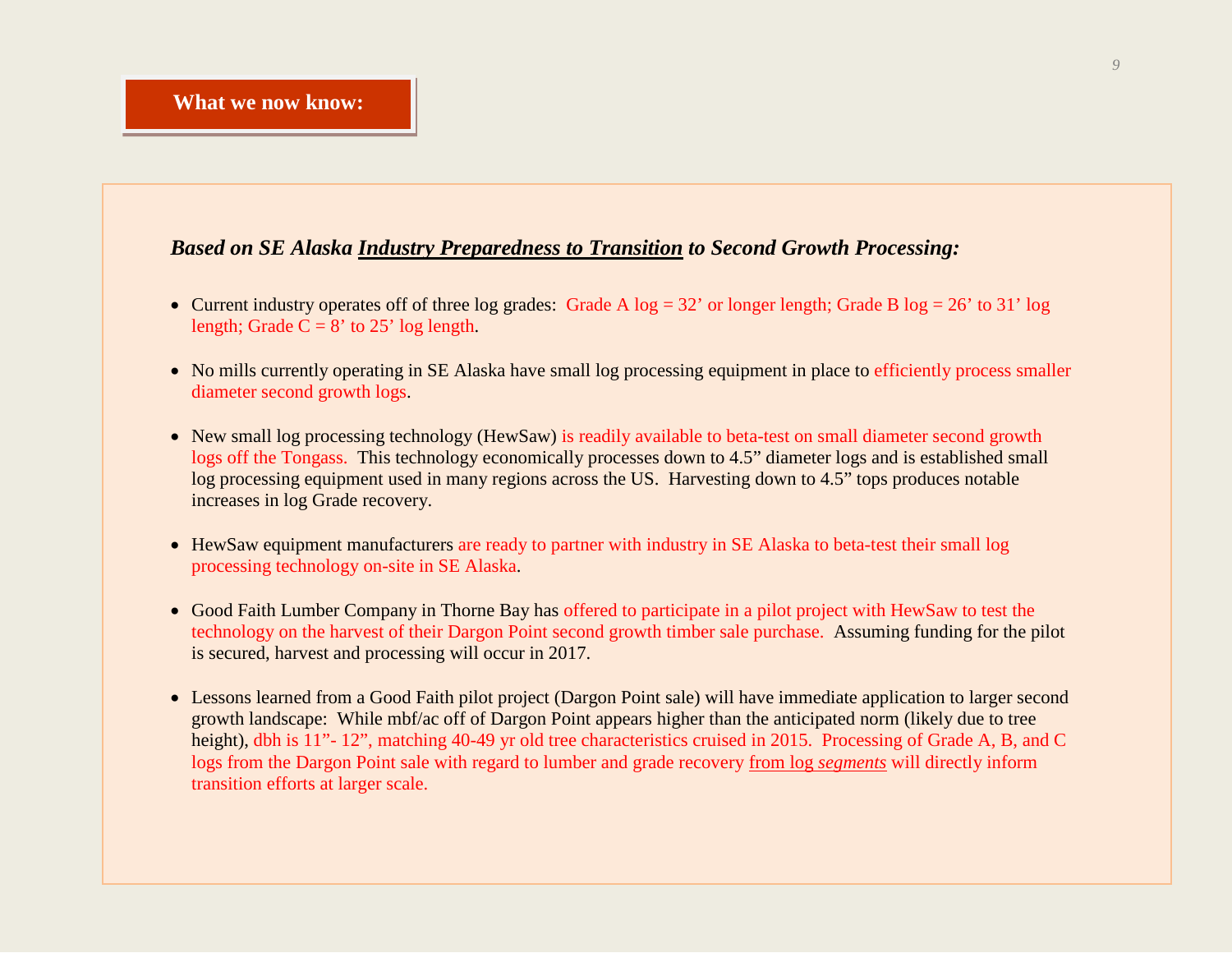**What's next? Getting answers to what we don't know . . .**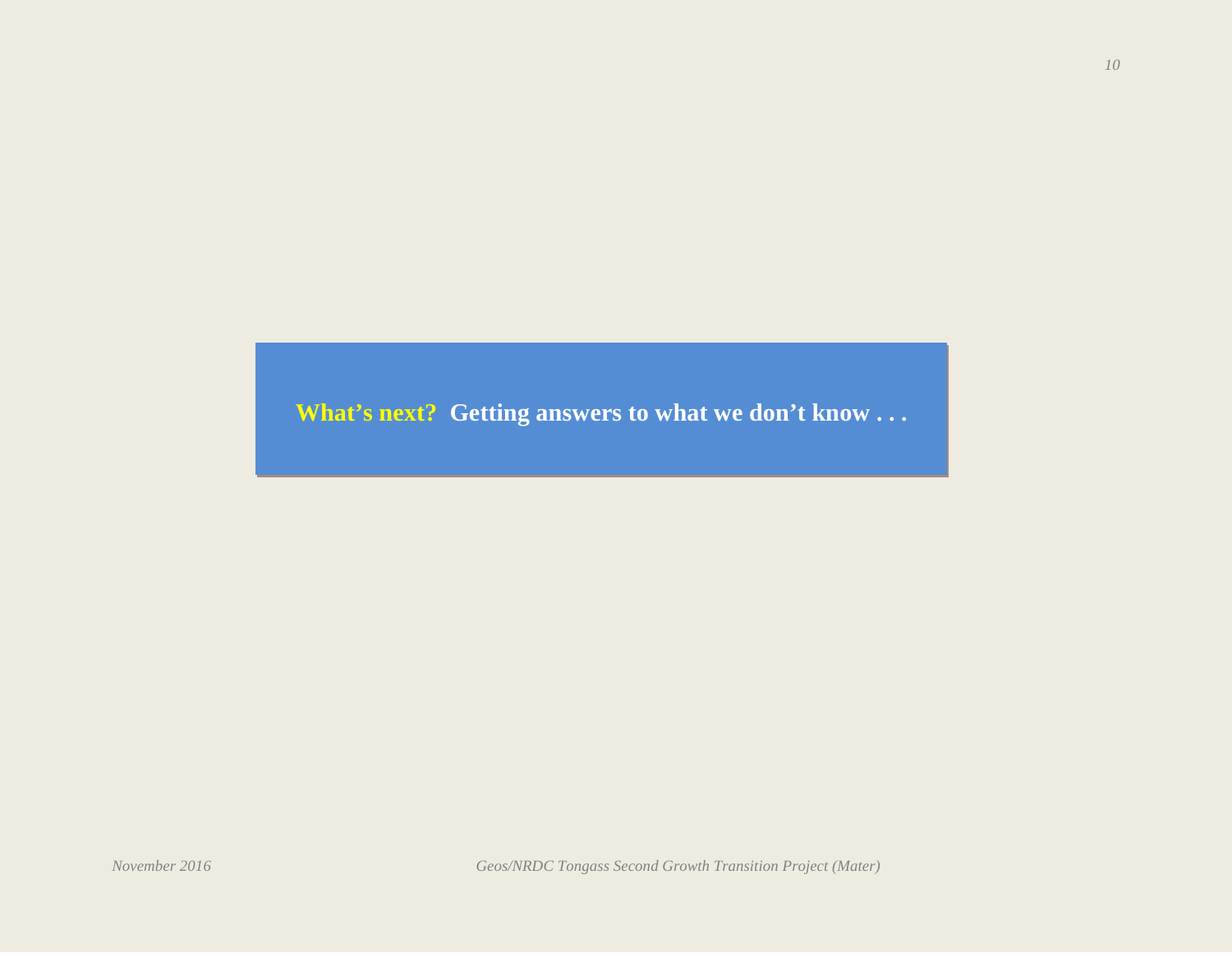# *. . . about forest inventory work underway*

We know that past Forest Service stand exams relied on a cruise protocol of one plot per 10-15 acres. We also know that variability within stands can be substantial from acre to acre (as noted in the 2015 cruise results), and that one plot per 2-4 acres cruise protocol is preferred in order to reduce high chances for error. More intensive timber cruise work is needed to shore up missing data points. As a result of the TAC recommendations, that work has already begun by the Forest Service (at one plot per 2.5 acres), but acres identified for cruising do not appear to focus on the most important acres needed for timely transition (40 to 60 year old stands). From FS data we see:

- o The largest bulk (284,045 acres or 66%) of all second growth acres on the Tongass are 45 years old or younger
- o Another 20% (78,844 acres) are aged 46-52 years
- o Another 10% (40, 360 acres) are aged 53-59 yrs
- o The remaining 4% (17,456 acres) are aged 60 years and above, with 65% of those acres aged 60-69 yrs.

With only 4% of all second growth acres on the Tongass aged 60 yrs and older and past Forest Service stand exams primarily focused on 35-39 yr old acres, current inventory work should be solely focused on those acres that could supply the production chain in the next 5 years, 10 years, and 15 years out (ie 40-59 yr old stands)

The current forest inventory work being undertaken by the Tongass encompasses 70,000 acres, but only 20% of acres being cruised appear to fall into the important 40-60 year age bracket.

> $20,000$  acres = old growth (30% of inventory volume)  $15,000$  acres = 50-54 yr old stands (20% of inventory volume)  $35,000$  acres = "55+" (50% of inventory volume) – with no indication that focus will be on 55 to 59 yr old stands vs. 60 yr old and older stands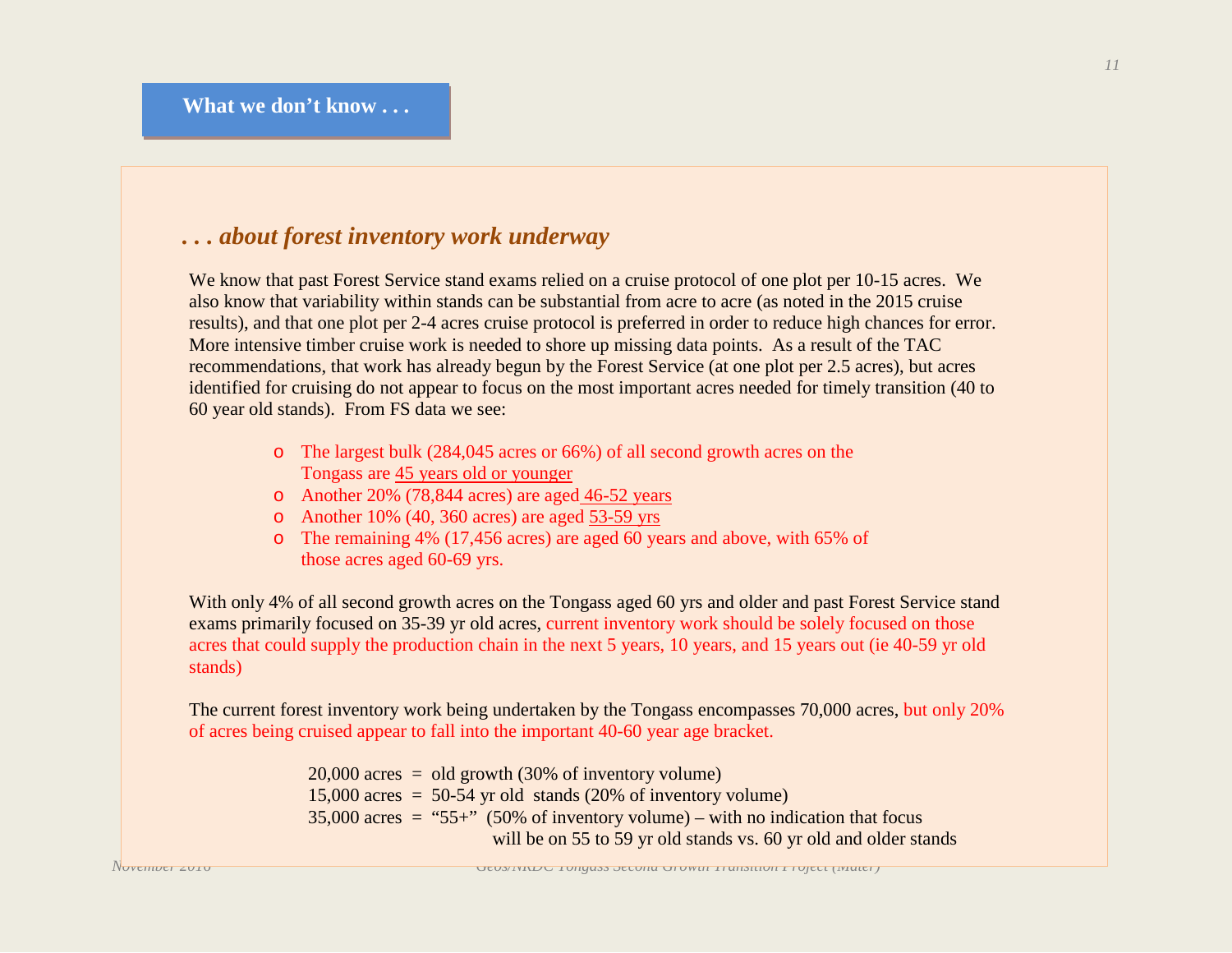## *. . . about wood volume and lumber grade recovery*

- Currently there is no data available on volume recovery from second growth supply in SE Alaska.
- Prior limited research on grade recovery from second growth only looked at dimension grade recovery, and did not evaluate for value-added grade recovery. The number of logs sampled in past research was very small.
- Some very limited (and not well-documented) processing of second growth supply to market has occurred at Good Faith Lumber (for TNC) and Icy Straits Lumber (for Sealaska), but in both cases supply provided to the mills for processing had been either downed or decked for several years, resulting in wood over-dryness (TNC) and a high percentage of ambrosia (Sealaska). No testing has been done on fresh-cut second growth supply in sufficient quantities to capture market attention.
- *The Dargon Point sale can be effectively used as an important case study to help inform the overall second growth strategy in SE Alaska. With funding approval, this research project could be completed by end of 2017.*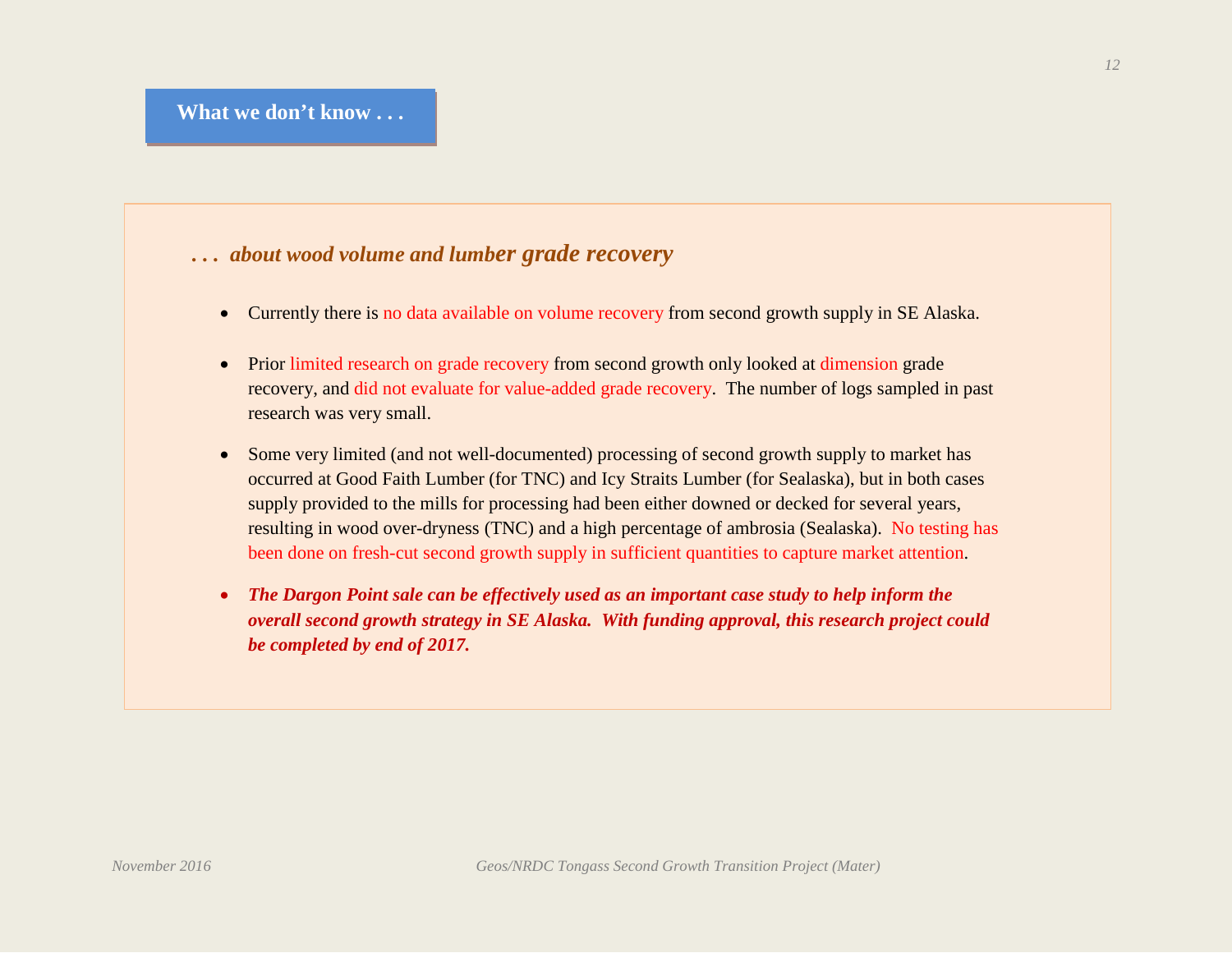*. . . about replication of volume and grade recovery results at larger landscape scale*

- No data currently exists documenting application of site specific ('case study') research to larger landscape scale replication.
- The US Forest Service Pacific Northwest (PNW) Research Station is currently engaged in a large scale second growth wood quality research study that would evaluate wood volume and grade recovery by species and site index from at least 10 representative second growth cut block locations across the Tongass.
- The project would entail processing of second growth at 3 mills in SE Alaska and an outside mill employing high-tech internal log scanning technology. As much as 80 log sorts would be processed through each mill (8 sorts per cut block location for specie, age, site index, and PCT vs non-PCT)).
- Current funding for this larger scale project covers study design and peer review phase, selection of cut blocks, NEPA on cut blocks, and project budget development. An additional \$3 million is estimated to be required to fully engage the project in the field. Currently, NEPA is not scheduled to be completed until early 2018.
- *Top priority should be to accelerate this project so full completion can occur by end of 2018.*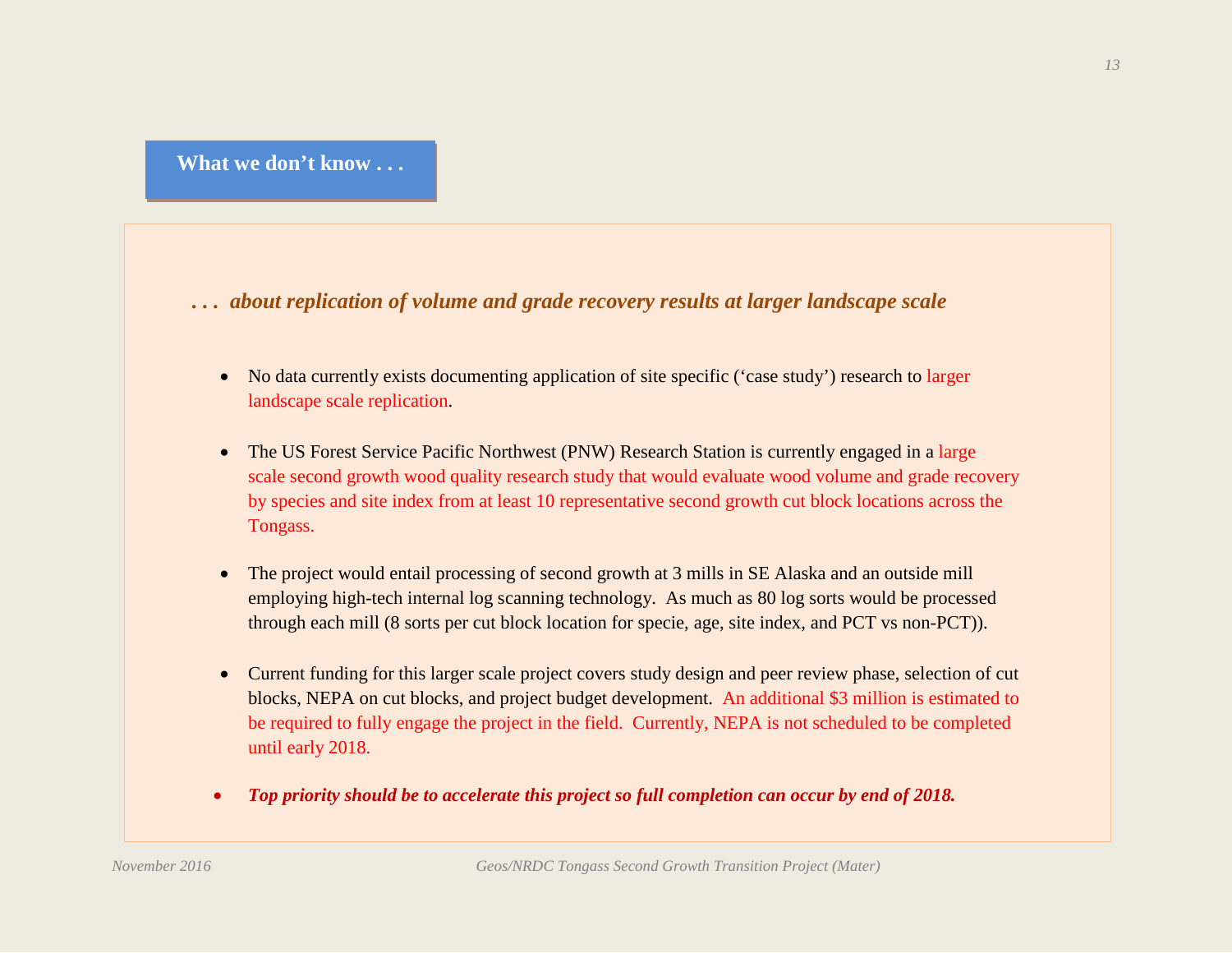**What we don't know . . .**

*. . . about efficient processing of second growth supply*

- Application of new small log processing technology (like HewSaw) needs to be tested to determine appropriateness of application on SE Alaska supply and conditions
- If changes in infrastructure are required to efficiently process second growth, what are the costs to completing infrastructure change-out and what lead time is needed before becoming fully operational?
- Even if new infrastructure is not required (like use of existing dry kilns), securing appropriate dry kiln schedules for processing second growth is quickly needed.